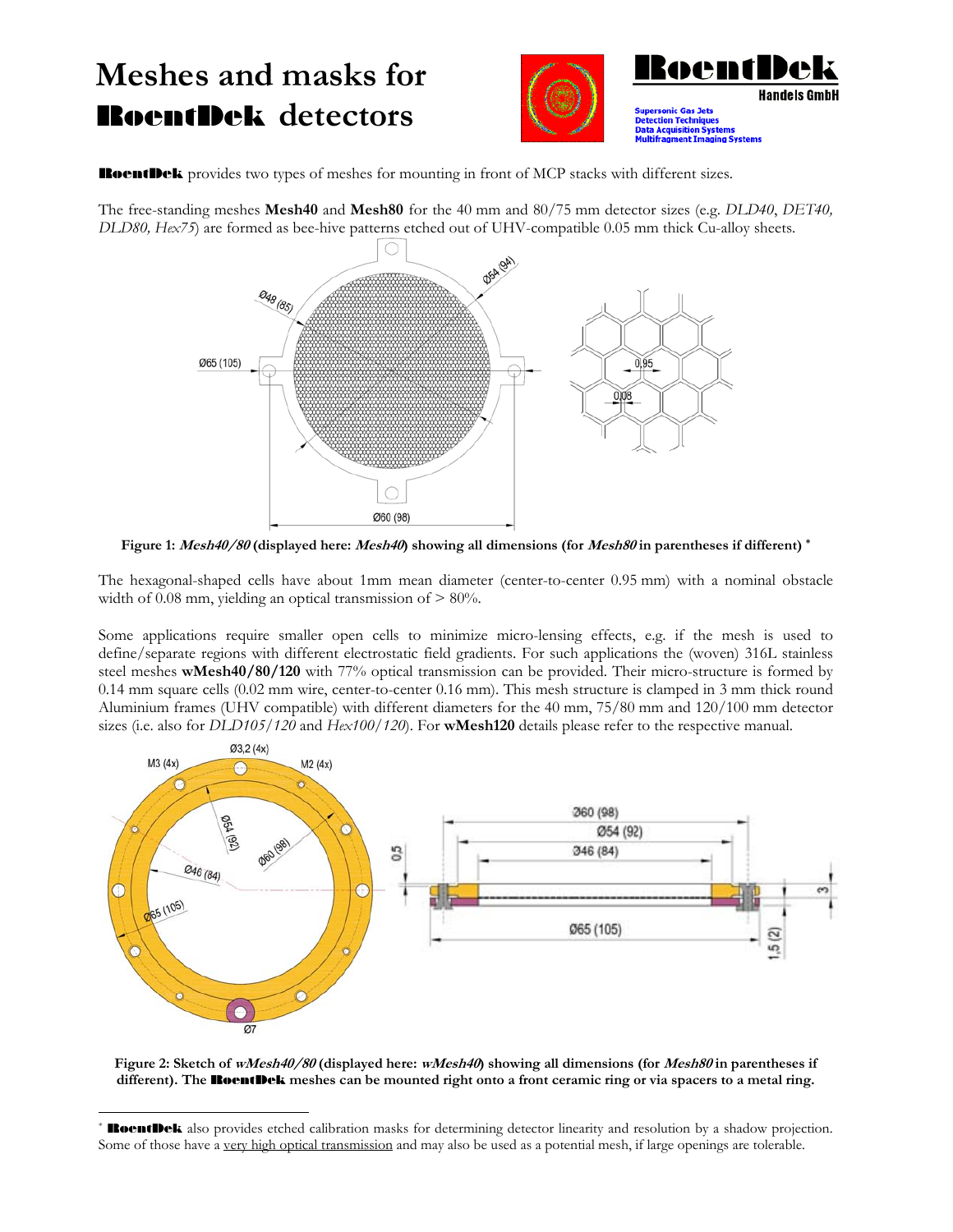## **The** RoentDek **calibration masks**

 $\overline{a}$ 

RoentDek offers detector calibration masks which can be used to verify and (via special software routines) correct non-linearity effects in the imaging. Additionally, spatial resolution can be estimated. The bee-hive patterns in the RoentDek **Mesh40/80** can already be used for these purposes. The high-transparency mesh **HT\_Mesh40/80** may even be permanently mounted (possibly also in between the individual MCP of a stack) to provide an embedded calibration grid. Alternatively, pin-hole masks are available so that linearity/resolution performance can easily be estimated from an acquired shadow image.

The masks shown below are etched out of 50 -100 micron thick Cu-alloy sheets. They can be mounted as the **Mesh40/80** (please observe the same advices for mounting and operational safety as described for those), preferably in direct contact with the MCP front ring.

The main elements in the **CalibMask40/80/120** are holes of diameter 0.4 mm and 0.15 mm respectively at 1 mm spacing\*. Additional patterns near the center serve to estimated spatial resolution more precisely: The **CalibMask40**  has a "window" field with bars of 0.1 mm thickness, the **CalibMask80** and **CalibMask120** additionally two fields with horizontal/vertical slits of 100, 70 and 50 micron width and a field with three open squares separated by 50 micron wide bars.



**Figure 3: CalibMask40/80. The CalibMask120 (not shown) is similar to the CalibMask80, only bigger and for use with DLD105/120 or Hex100/120 detectors** 

When using any of the **CalibMask** on an MCP detector it is important to consider that their poor optical transmission of only a few % may increase pumping time considerably if the mask is mounted right on same MCP front rings without a venting gap. The local pressure at the MCP stack may be very different from the vacuum reading elsewhere in the chamber.

Furthermore, the very localized exposure to incoming photons/particle flux may lead to local saturation at comparably low overall count rate and may lead to premature local wear-out of the MCP stack. It is important to carefully calculate/control the maximum local rate and dose.

<sup>\*</sup> Special pin-hole masks are available containing only holes (0.25 mm diameter throughout except for a central hole with 0.4 mm). Please inquire for additional test pattern masks available from **RoentDek**.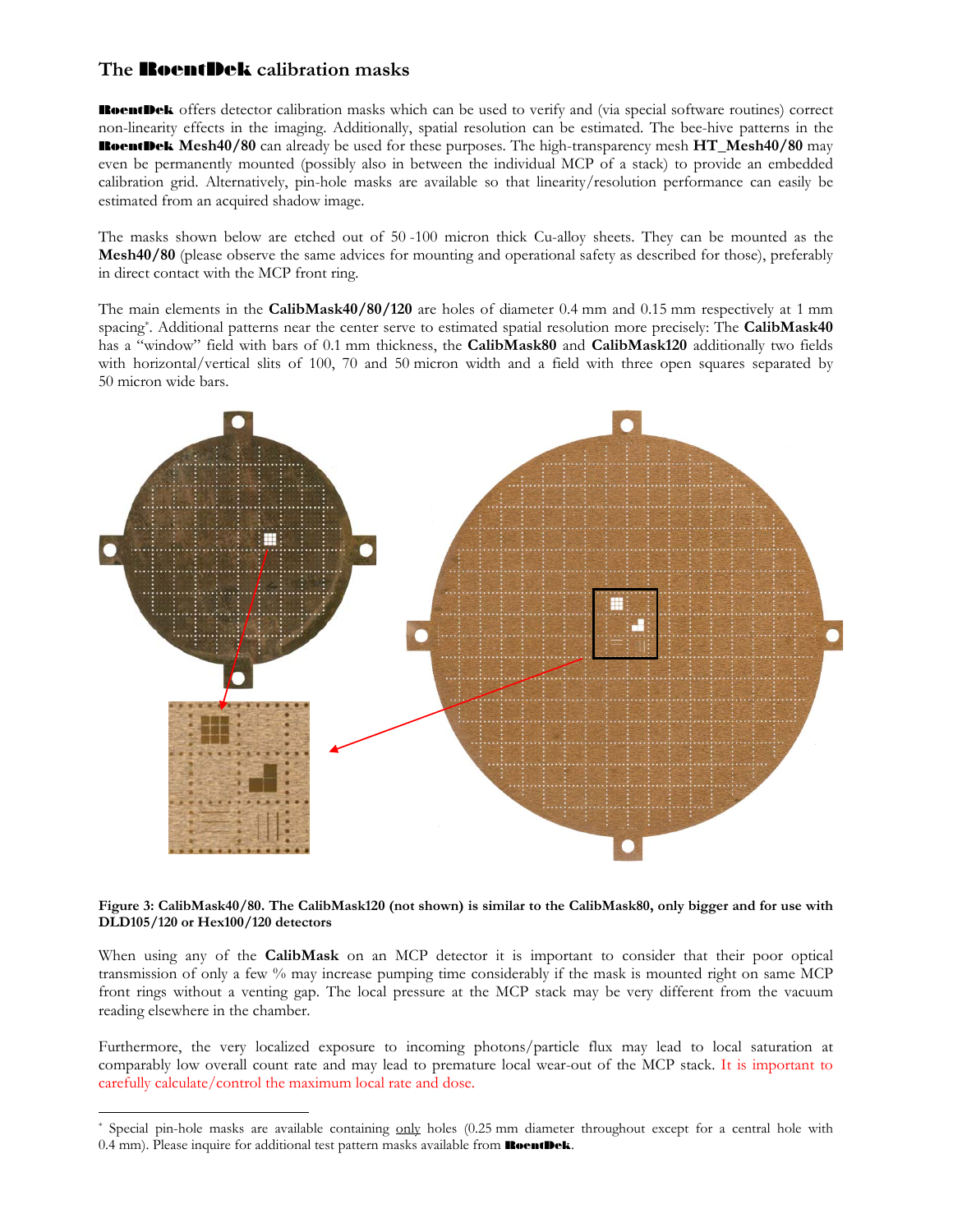

If a Cu ring is used in front of an MCP stack, a mask can easily be fixed at two M2 threads in the ring for example as shown in the figure below (left picture). In case a metal screw is used make sure that it does not protrude beyond the front ring's thickness and thus gets too close to the MCP back ring (risk of discharge). In this simplest mounting scheme the mask is always on the same potential as the front ring. It may be necessary adding a washer to allow for a venting gap between ring and mask.\*



**Figure 5: connecting options for meshes or masks Cu rings.** 

 $\overline{a}$ 

If a mesh/mask shall be mounted insulated from the front ring, extra spacers must be placed. PEEK screws can be mounted in some of the 3 mm holes and fixed by M2 nuts, either also made from PEEK or from stainless steel (then extra insulating washers must be placed before fixing the mesh).

<sup>\*</sup>It turns out that an insulating washer may not always guarantee that a mesh/mask is insulated from the ring unless it is rigid enough not to touch the ring at an unsupported position.